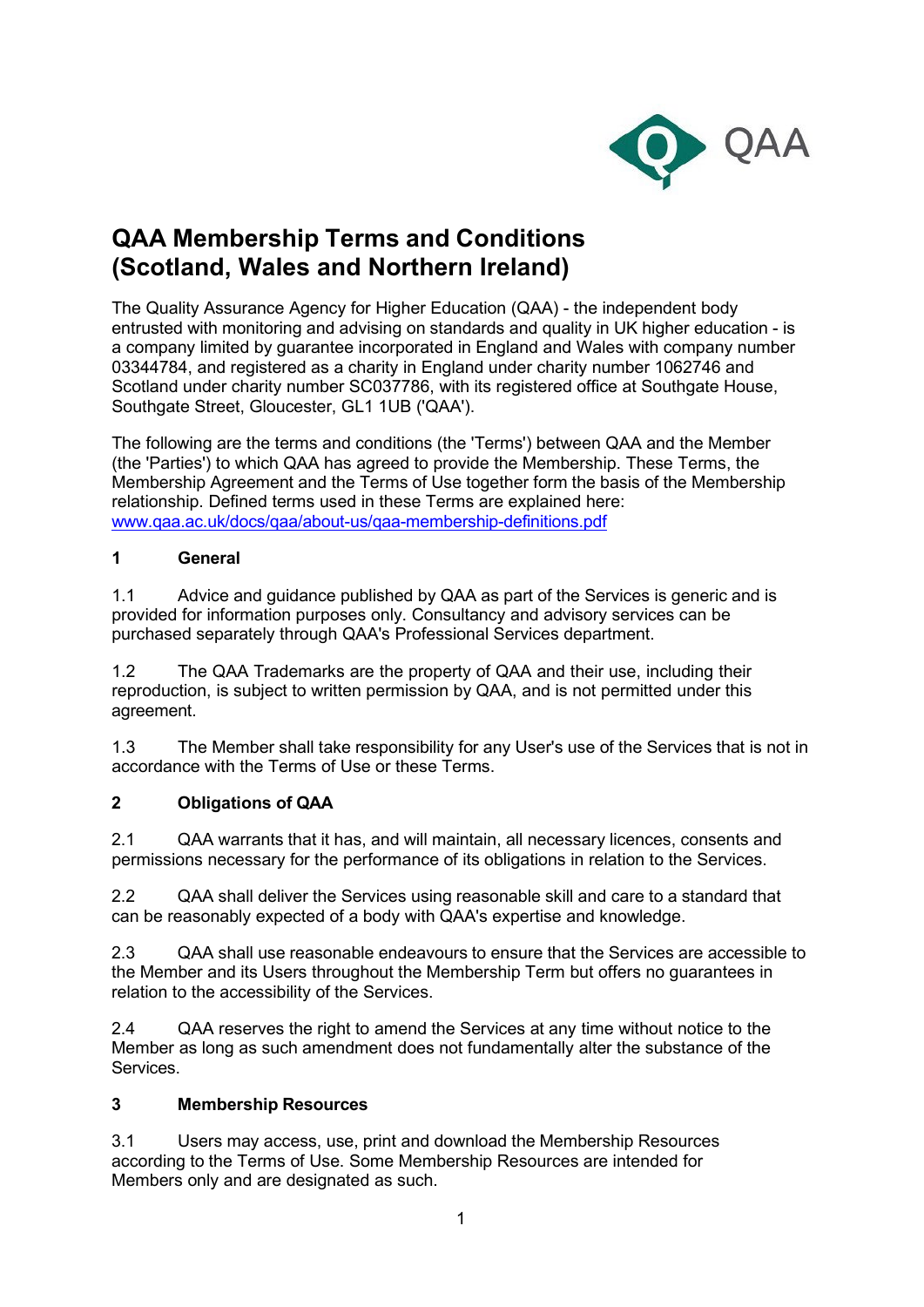3.2 When you register as a user of QAA membership services, we will contact you by email to keep you updated about QAA news and membership updates, events and activities. This is under our legitimate interest to do so, as outlined in QAA's Privacy Notice. If you do not want to receive these communications, you can inform [membership@qaa.ac.uk.](mailto:membership@qaa.ac.uk) You can also use the unsubscribe button to stop receiving any email communications.

# **4 Membership Fee**

4.1 The Membership Fee applicable for the first and any subsequent Membership Term will be confirmed annually in an invoice, which shall constitute an offer by QAA to supply the Services in accordance with these Terms.

4.2 The Member shall pay the invoice within 30 days of issue. Payment of the invoice shall constitute acceptance of the offer referred to at clause 4.1.

4.3 Access to the Membership Resources for the Member's Users will be granted from acceptance of the offer. Access will be disabled for all Users if the invoice referred to at clause 4.2 is not paid by the due date.

4.4 Subsequent Membership Terms will begin no earlier than 1 August (the 'Membership Start Date') irrespective of when payment for the Membership Term is received by QAA, and shall end on 31 July every year.

4.5 All Membership Fees are calculated without UK Value Added Tax ('VAT') on the basis that the Services are outside the scope of VAT. QAA reserves the right to charge VAT should it be deemed applicable.

## **5 Member Events**

5.1 QAA will make all reasonable efforts to ensure that Member Events take place as advertised but reserves the right at its sole discretion to modify or cancel the date, timing, programme or any other aspect of a publicised event at any time.

5.2 Booking of and attendance at Member Events will be subject to QAA's event terms and conditions, as published from time to time.

## **6 Confidentiality**

6.1 Each Party shall keep confidential (and shall procure that its employees, agents and Users, as applicable, shall keep confidential) any Confidential Information which it or they may acquire during the Membership Term, except for information which they may be entitled or bound to disclose under compulsion of law or where required by regulatory agencies or to their professional advisers where reasonably necessary for the performance of the Services.

6.2 The obligations of each of the Parties contained in sub-clause 6.1 shall continue without limit in point of time but shall cease to apply to any information coming into the public domain otherwise than by breach by any such Party of its obligations contained in these Terms.

## **7 Intellectual Property Rights**

7.1 All Intellectual Property Rights arising out of or in connection with the Services, including in all Membership Resources, shall be owned by QAA, who shall hold such Intellectual Property for the benefit of and on behalf of Members collectively.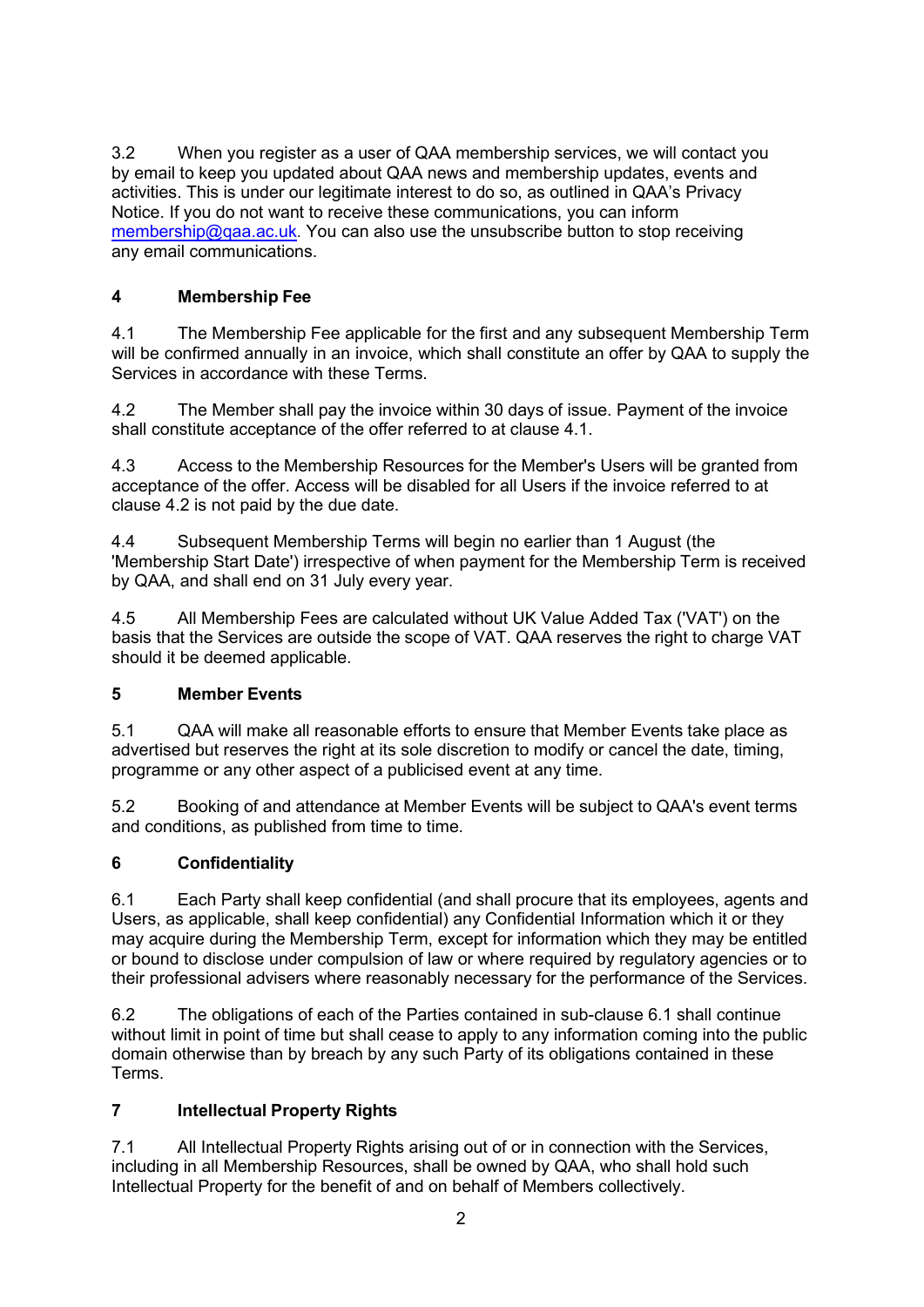7.2 QAA grants to the Member a fully paid-up, worldwide, non-exclusive, revocable, non-transferable, non-assignable, royalty-free licence to use QAA's Intellectual Property Rights solely for the purpose of receiving and using the Services and subject to the terms set out below, and for no other purpose whatsoever (the 'Licence'):

- 7.2.1 the Member may use the Membership Resources for its own educational, research and internal business purposes, and those of its Users only; and
- 7.2.2 under the terms of the Licence, the Member may not make adaptations of or to the Membership Resources (including translation, adaptation, derivative work or other alteration derived from the original Membership Resources) without the prior written consent of QAA unless the Membership Resource in question specifies otherwise (that is, those which are subject to Creative Commons licences or specifically designed to be adapted for local use by Members).

7.3 Where applicable, the Member must keep intact all copyright notices for the Membership Resources together with any attribution notices as directed by QAA from time to time.

7.4 The provisions of this clause shall survive the termination or expiry of the Contract, howsoever arising.

### **8 Data protection**

8.1 Each Party shall comply with all the obligations imposed on a controller under the UK Data Protection Legislation (any data protection legislation from time to time in force in the UK including the Data Protection Act 2018 and the General Data Protection Regulation EU2016/679) and any material breach of the UK Data Protection Legislation by one Party shall, if not remedied within 30 days of written notice from the other Party, give grounds to the other Party to terminate this agreement with immediate effect.

8.2 Any personal information (as defined by the UK Data Protection Legislation) shared between the Parties in respect of the Contract shall be processed in accordance with the terms of QAA's privacy notice, as updated from time to time: [www.qaa.ac.uk/privacy-and-cookies](http://www.qaa.ac.uk/privacy-and-cookies)

#### **9 Limitation of liability**

9.1 QAA shall not be liable for:

- (a) any loss, injury, claim, liability, or damage of any kind resulting from, arising out of or any way related to: (i) any errors or omissions in the Services; (ii) any third-party content; (iii) the unavailability of the Services or any part thereof; (iv) the Member's use of the Services; or (v) the Member's use of any equipment or software in connection with the Services; or
- (b) any special, direct, indirect, incidental, punitive or consequential damages of any kind whatsoever (including, without limitation, lawyers' fees) in any way due to, resulting from, or arising in connection with the use of or inability to use the Services.

9.2 Subject to the necessary exclusions required by law, QAA's total aggregate liability whether in contract, tort, negligence, breach of statutory duty or otherwise at law - in respect of any one claim or series of linked claims under or in connection with the Contract, shall be limited to the sum equal to the Membership Fee properly paid and payable in the preceding year in which the claim or series of claims arose.